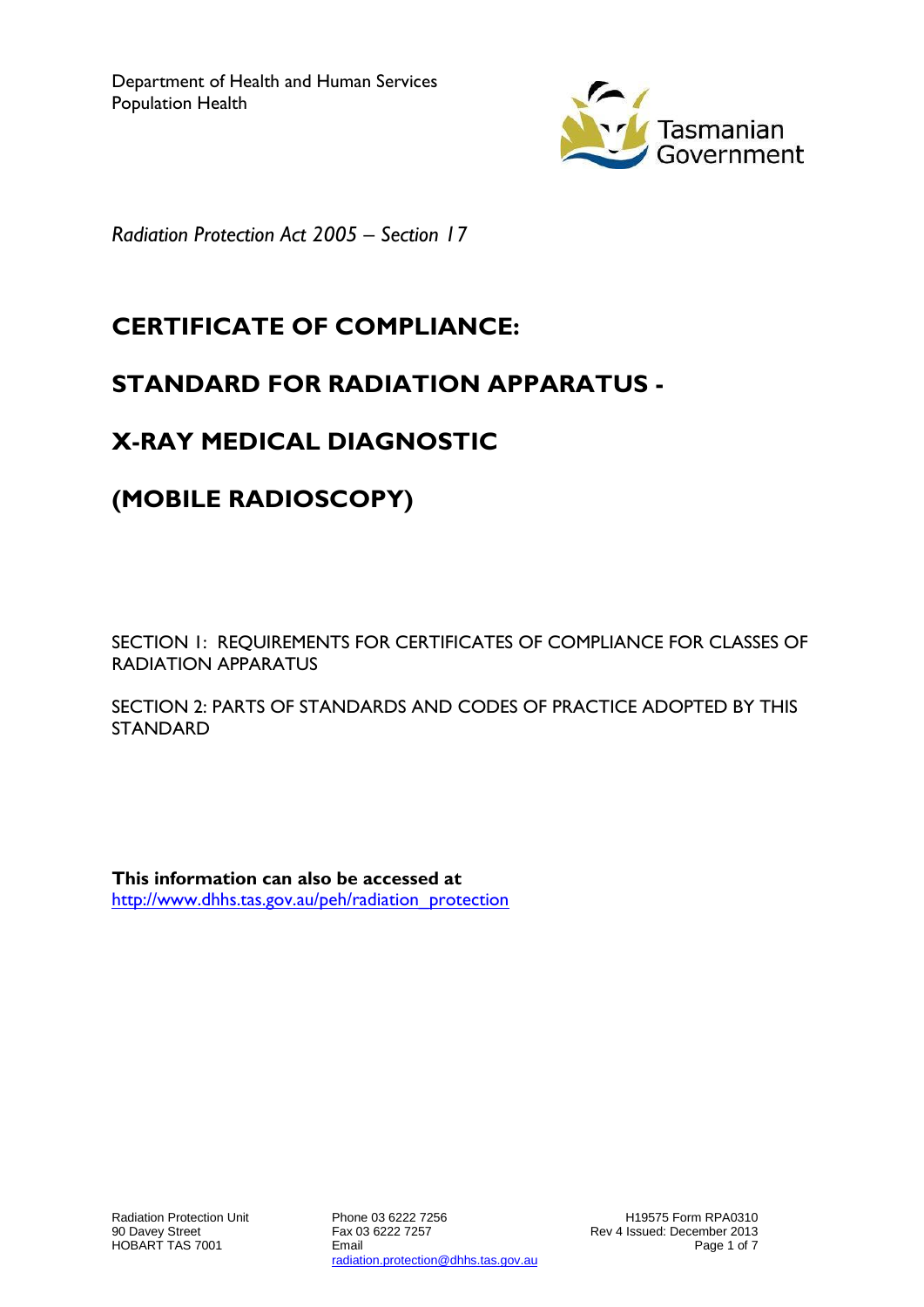#### **Section 1 –** REQUIREMENTS FOR CERTIFICATES OF COMPLIANCE FOR CLASSES OF RADIATION APPARATUS.

#### **PART – A**

**Section 2 of this Standard is to be used by an accredited person when assessing Radiation Apparatus, classified by Radiation Protection Act 2005 licences as "Xray Mobile Radioscopy", for the purpose of issuing a certificate of compliance in accordance with 17 (1) (b) of the Radiation Protection Act 2005.**

**The Radiation Apparatus must be shown to fully comply with the requirements in Section 2 of this Standard.**

**The requirements in Section 2 are taken from the following:**

| AS/NZS 3200.1.0 1998<br><b>IEC 60601-1</b> | Medical electrical equipment- General requirements for safety -<br>Parent Standard                                                                                                                    |
|--------------------------------------------|-------------------------------------------------------------------------------------------------------------------------------------------------------------------------------------------------------|
| AS/NZS 3200.1.3:1996<br>IEC 60601-1-3      | Approval and test specification - Medical electrical equipment -<br>General requirements for safety - Collateral Standard:<br>Requirements for radiation protection in diagnostic X-ray<br>equipment. |
| AS/NZS 3200.2.7:1999<br>IEC 60601-2-7      | Approval and test specification - Medical electrical equipment Part<br>2.7: Particular requirements for safety-High -voltage generators of<br>diagnostic X-ray generators                             |
| <b>RAR</b>                                 | Regulatory Authority Requirements - Department of Health and<br><b>Human Services</b>                                                                                                                 |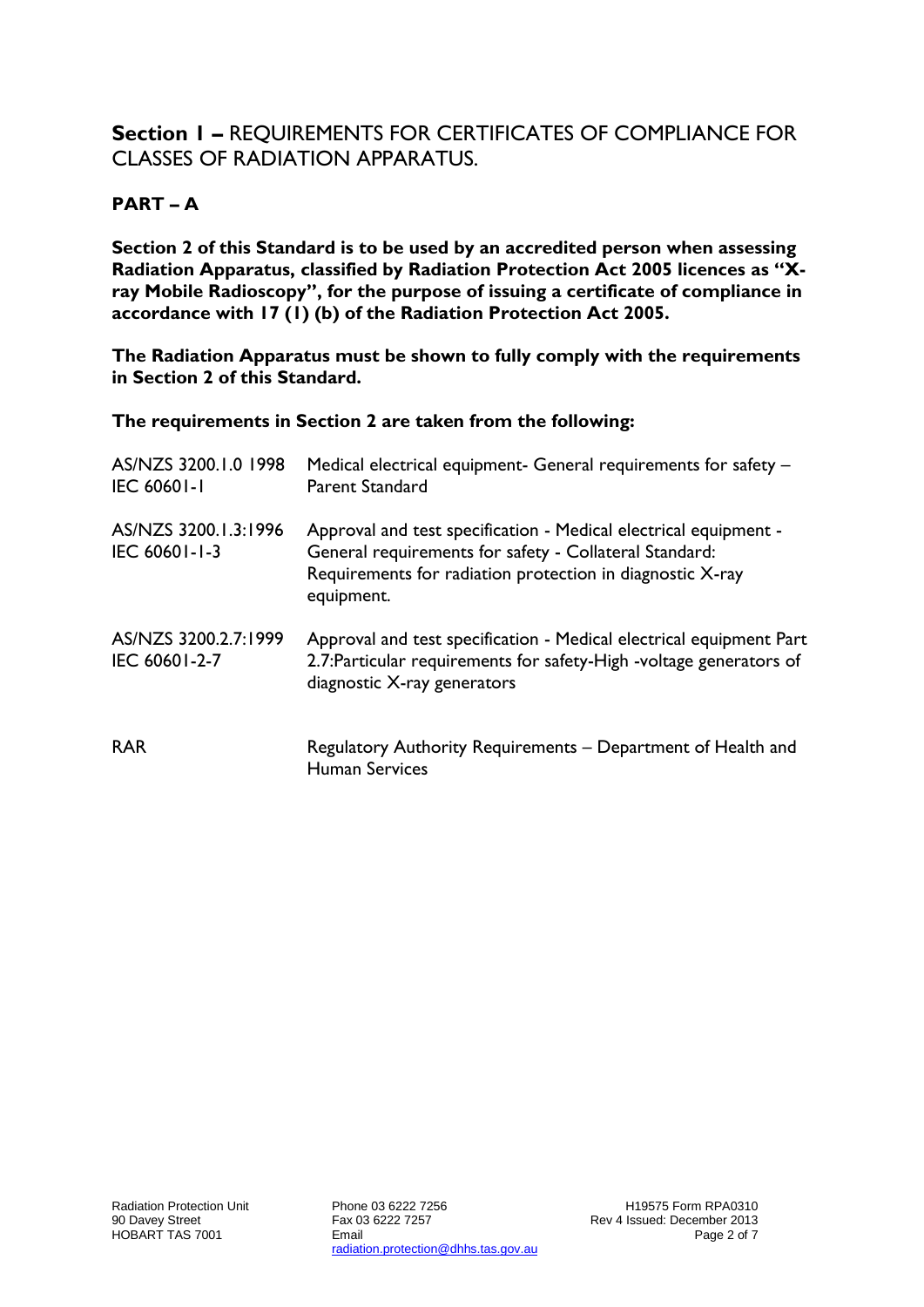#### **PART – B**

**The Standards listed in this part are to be used by a person or company licensed to manufacture or sell Radiation Apparatus, classified by Radiation Protection Act 2005 licences as "X-ray Mobile Radioscopy", for the purpose of issuing a certificate of compliance in accordance with 17 (1) (b) of the Radiation Protection Act 2005.**

**The holder of a licence to manufacture or sell such Radiation Apparatus must be able to show that the Radiation Apparatus fully complies with the following Standards\* .**

| AS/NZS 3200.1.0 1998                  | Medical electrical equipment- General requirements for safety -                                                                                                                                       |
|---------------------------------------|-------------------------------------------------------------------------------------------------------------------------------------------------------------------------------------------------------|
| <b>IEC 60601-1</b>                    | Parent Standard                                                                                                                                                                                       |
| AS/NZS 3200.1.3:1996<br>IEC 60601-1-3 | Approval and test specification - Medical electrical equipment -<br>General requirements for safety - Collateral Standard:<br>Requirements for radiation protection in diagnostic X-ray<br>equipment. |
| AS/NZS 3200.2.7:1999<br>IEC 60601-2-7 | Approval and test specification - Medical electrical equipment Part<br>2.7: Particular requirements for safety-High -voltage generators of<br>diagnostic X-ray generators                             |
| AS/NZS                                | Approval and test specification - Medical electrical equipment:                                                                                                                                       |
| 3200.2.28:1994                        | Particular requirements for safety-X-ray source assemblies and X-                                                                                                                                     |
| IEC 60601-2-28                        | ray tube assemblies for medical diagnosis generators.                                                                                                                                                 |

<u>.</u>

<sup>\*</sup> In many cases radiation apparatus will bear the **"CE"** mark, and comply with the requirements of **MDD 93/42/EEC.** As part of the process of obtaining a CE mark the manufacturer makes an application to a "Certifying Body" to have the equipment assessed. Annex III of the MDD directive states that in making an application for **"EC type examination"** the manufacturer would, in their application, state the "Standards" that they wished to be tested against (article 5).

In order for licensed manufacturers or sellers to issue a certificate of compliance under the Radiation Protection Act 2005, they need only demonstrate that they hold, or have access to, the "*EC Declaration of Conformity"* documents which show that the "make and model" of apparatus they are supplying complies with the Standards listed in Part B above.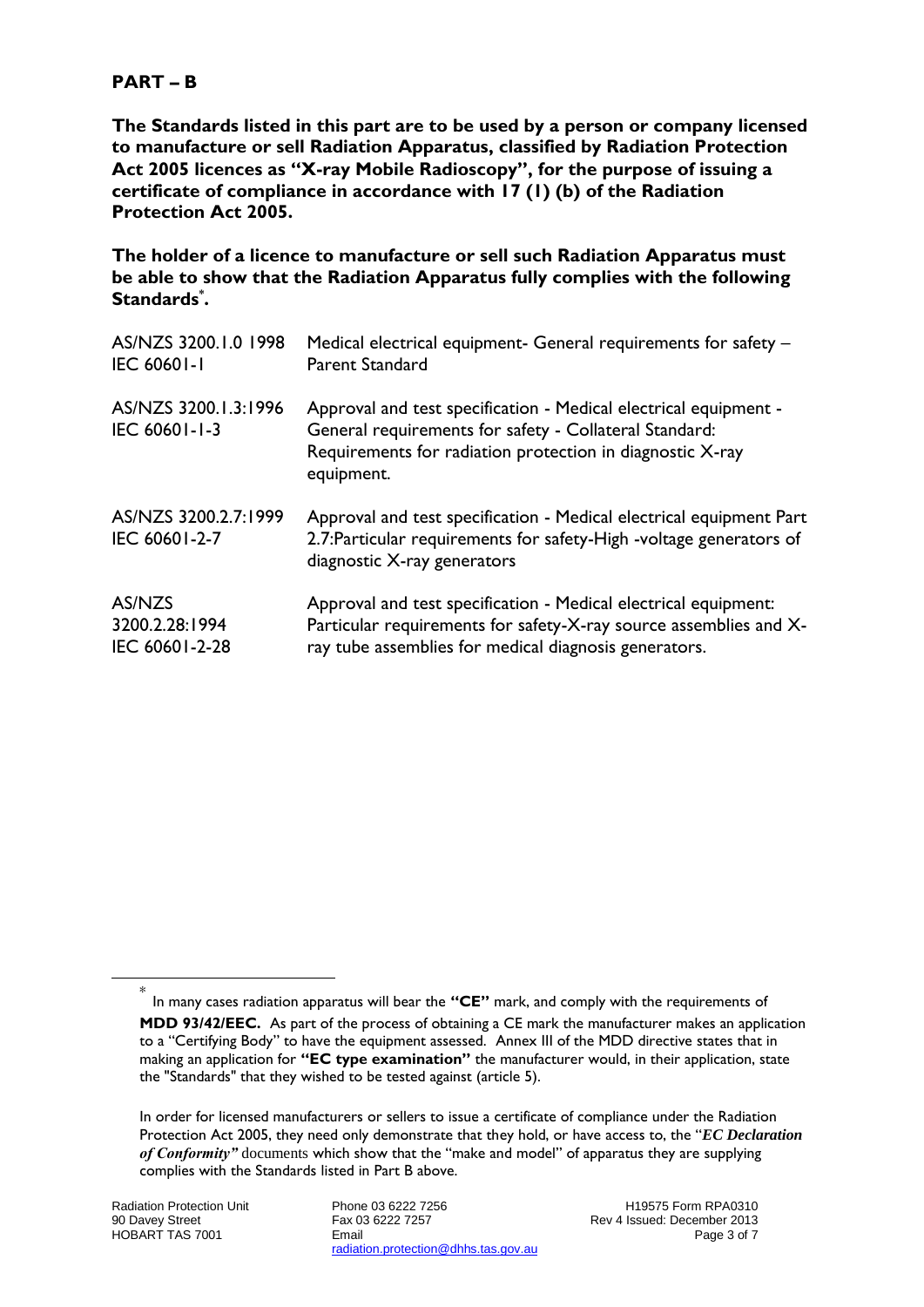### **Section 2 –** PARTS OF STANDARDS AND CODES OF PRACTICE ADOPTED BY THIS STANDARD.

| <b>ITEM</b>                                | <b>Requirements</b>                                                                                                                                                                                                                                                                                                                                                                                                                                                                                                                                                                        |  |  |
|--------------------------------------------|--------------------------------------------------------------------------------------------------------------------------------------------------------------------------------------------------------------------------------------------------------------------------------------------------------------------------------------------------------------------------------------------------------------------------------------------------------------------------------------------------------------------------------------------------------------------------------------------|--|--|
| <b>indicators</b>                          |                                                                                                                                                                                                                                                                                                                                                                                                                                                                                                                                                                                            |  |  |
| mains                                      | AS/NZS 3200.1.0 1998 6.3 a)<br>A mains indicator shall be clearly identified. "ON" and "OFF" positions shall be marked<br>according to the symbols in Appendix D, or indicated by a suitable indicator light or<br>other unambiguous means.                                                                                                                                                                                                                                                                                                                                                |  |  |
|                                            | Note: AS/NZS 3200.1.0:1998 56.8 provides for situations when indicators are<br>not necessarily required.<br>Unless indication is otherwise apparent to the operator from the normal operating<br>position, indicator lights shall be provided to indicate the equipment is energised. Dot<br>matrix and other alphanumeric displays are not considered to be indicator lights.<br>Note Red shall be used exclusively to indicate that operation must not be started or<br>immediate action is required to terminate a hazardous state of operation.<br>AS/NZS 3200.1:1998 Paragraph 6.7 a) |  |  |
| ready to expose                            | AS/NZS 3200.2.7:1999 6.7 a)<br>AS/NZS 3200.2.7:1999 29.1.102 a)<br>Visible indication shall be provided on the CONTROL PANEL indicating the state when<br>one further actuation of a control from that CONTROL PANEL will initiate the<br>LOADING of THE X-RAY TUBE in INTERMITTENT MODE.<br>If this state is indicated in INTERMITTENT MODE by means of a single function<br>indicator light, the colour green shall be used; see 6.7 a).                                                                                                                                                 |  |  |
| energised X-ray tube                       | AS/NZS 3200.2.7:1999 6.7 a)<br>The colour yellow shall be used at the control panel to indicate the loading state<br>(exposure)                                                                                                                                                                                                                                                                                                                                                                                                                                                            |  |  |
| audible signal - radiographic<br>mode only | AS/NZS 3200.2.7:1999 29.1.102 b)<br>A signaling device audible at the location from which the equipment is operated shall<br>indicate the termination of the exposure                                                                                                                                                                                                                                                                                                                                                                                                                      |  |  |
| Labels and markings:<br>filtration         | AS/NZS 3200.1.3:1996 29.201.6                                                                                                                                                                                                                                                                                                                                                                                                                                                                                                                                                              |  |  |
| <b>Protection against</b>                  |                                                                                                                                                                                                                                                                                                                                                                                                                                                                                                                                                                                            |  |  |
| mechanical hazards<br>moves easily         | The tube housing should be easy to move and position by an operator.<br><b>RAR</b>                                                                                                                                                                                                                                                                                                                                                                                                                                                                                                         |  |  |
| stays where positioned                     | Once positioned, the tube housing should not move prior to or during exposures.<br>"C-arm tomography" equipment is exempt from this requirement<br><b>RAR</b>                                                                                                                                                                                                                                                                                                                                                                                                                              |  |  |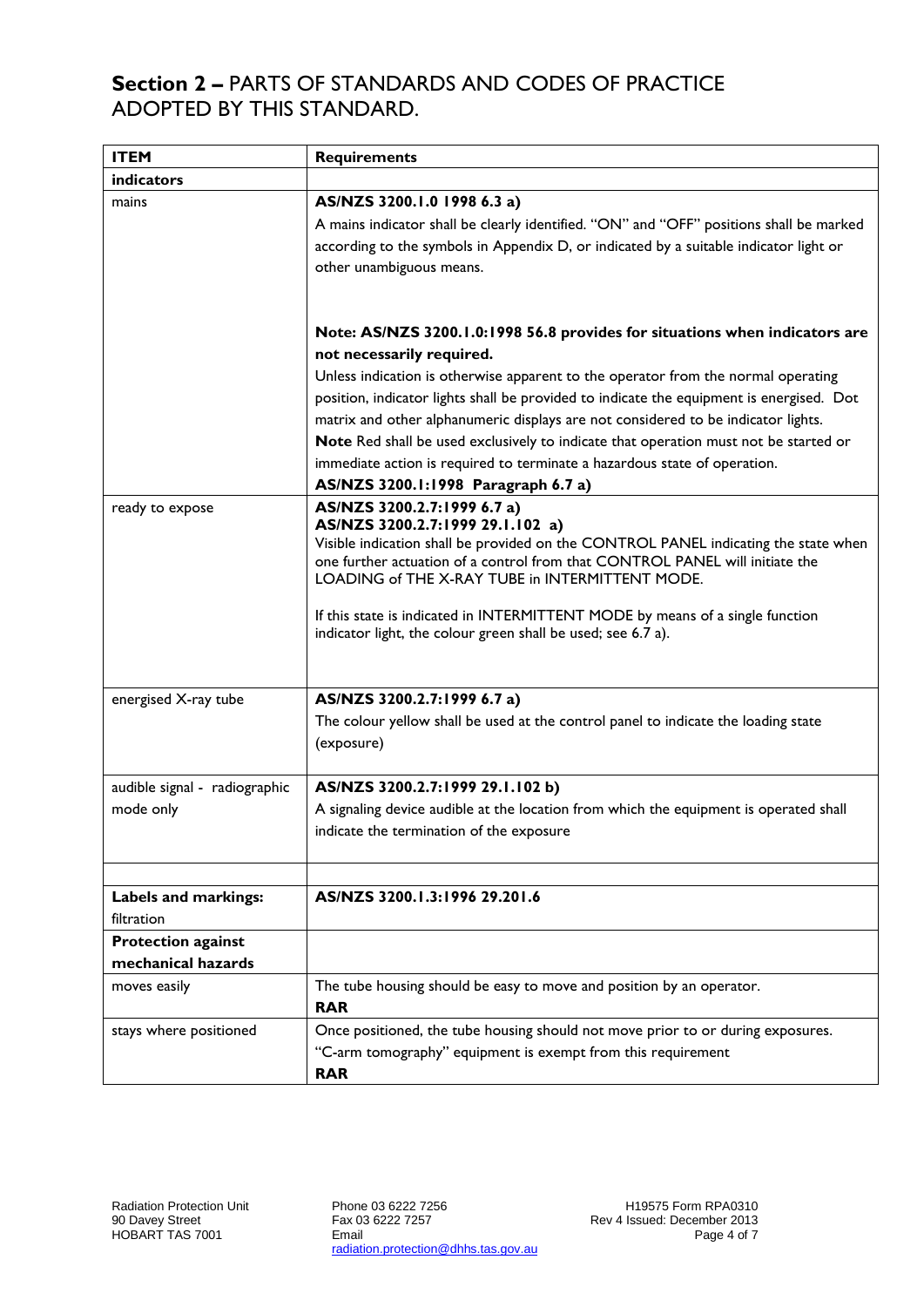| <b>Exposure distances</b>                 | AS/NZS 3200.1.3:1996 29.205.1                                                                                                                                            |  |  |  |  |
|-------------------------------------------|--------------------------------------------------------------------------------------------------------------------------------------------------------------------------|--|--|--|--|
| focus-skin distance (FSD)                 | A means shall be provided to prevent the use during radioscopic irradiation of focal                                                                                     |  |  |  |  |
|                                           | spot to skin distances less than 200 mm during surgery, 400 mm if the X-ray equipment                                                                                    |  |  |  |  |
|                                           | has a patient support permanently between the X-ray tube and the patient or 300 mm                                                                                       |  |  |  |  |
|                                           | for other applications. Mobile radioscopy equipment (often referred to as "mini C-arm                                                                                    |  |  |  |  |
|                                           | or "Low Dose C-arm") having a tube current no greater than 200 µAmps are exempt                                                                                          |  |  |  |  |
|                                           | from this requirement. RAR                                                                                                                                               |  |  |  |  |
|                                           |                                                                                                                                                                          |  |  |  |  |
|                                           |                                                                                                                                                                          |  |  |  |  |
|                                           |                                                                                                                                                                          |  |  |  |  |
|                                           |                                                                                                                                                                          |  |  |  |  |
| X-ray field                               |                                                                                                                                                                          |  |  |  |  |
| collimator mandatory                      | AS/NZS3200.1.3:1996 29.202.1                                                                                                                                             |  |  |  |  |
|                                           | No X-ray tube shall be utilized unless mounted in an X-ray tube housing to which a                                                                                       |  |  |  |  |
|                                           | beam limiting device has been fitted                                                                                                                                     |  |  |  |  |
|                                           |                                                                                                                                                                          |  |  |  |  |
| minimum field size                        | AS/NZS 3200.1.3:1996 29.202.2                                                                                                                                            |  |  |  |  |
|                                           | An X-RAY TUBE ASSEMBLY shall not have a RADIATION APERTURE larger than is                                                                                                |  |  |  |  |
|                                           | needed to provide the largest X-RAY BEAM required for its specified applications. If<br>necessary, the RADIATION APERTURE shall be restricted to the appropriate size by |  |  |  |  |
|                                           | means of a fixed-size DIAPHRAGM, fitted as close as practicable to the FOCAL SPOT.                                                                                       |  |  |  |  |
|                                           |                                                                                                                                                                          |  |  |  |  |
|                                           |                                                                                                                                                                          |  |  |  |  |
| type of adjustment                        | AS/NZS 3200.1.3:1996 29.202.4 a)                                                                                                                                         |  |  |  |  |
|                                           | The beam limiting device shall enable the extent of the X-ray beam to be adjusted                                                                                        |  |  |  |  |
|                                           | within the range of normal use, by manual or automatic means, and having the following                                                                                   |  |  |  |  |
|                                           | characteristics:                                                                                                                                                         |  |  |  |  |
|                                           | A minimum selectable size of the X-ray field not exceeding 5 cm in length and width at                                                                                   |  |  |  |  |
|                                           | a distance of 1 m.                                                                                                                                                       |  |  |  |  |
|                                           |                                                                                                                                                                          |  |  |  |  |
|                                           | <b>RAR</b>                                                                                                                                                               |  |  |  |  |
|                                           | Mobile radioscopy equipment having a tube current no greater than 200µAmps are                                                                                           |  |  |  |  |
|                                           | exempt from this requirement.                                                                                                                                            |  |  |  |  |
| automatic adjustment                      | AS/NZS 3200.1.3:1996 29.202.4 b)                                                                                                                                         |  |  |  |  |
|                                           | If the adjustment is not stepless then step sizes not exceeding I cm                                                                                                     |  |  |  |  |
|                                           | <b>RAR</b>                                                                                                                                                               |  |  |  |  |
|                                           |                                                                                                                                                                          |  |  |  |  |
|                                           | Mobile radioscopy equipment having a tube current no greater than 200µAmps are<br>exempt from this requirement.                                                          |  |  |  |  |
| correspondence between X-                 | AS/NZS 3200.1.3:1996 29.203.4                                                                                                                                            |  |  |  |  |
| ray and image receptor                    | for radiography with equipment specified for indirect radioscopy during surgery at a                                                                                     |  |  |  |  |
|                                           | fixed focal spot to image receptor distance, the X-ray field shall not exceed the                                                                                        |  |  |  |  |
|                                           | dimensions of the image receptor.                                                                                                                                        |  |  |  |  |
|                                           |                                                                                                                                                                          |  |  |  |  |
|                                           | <b>RAR</b>                                                                                                                                                               |  |  |  |  |
|                                           | During radioscopy collimation of the beam is to be limited to no more than +1% of SID                                                                                    |  |  |  |  |
|                                           | using the useful image on the monitor.                                                                                                                                   |  |  |  |  |
|                                           |                                                                                                                                                                          |  |  |  |  |
| <b>Exposure controls</b>                  |                                                                                                                                                                          |  |  |  |  |
| timer                                     | only electronic timer                                                                                                                                                    |  |  |  |  |
|                                           | <b>RAR</b>                                                                                                                                                               |  |  |  |  |
| Radiation Protection Unit                 | Phone 03 6222 7256<br>H19575 Form RPA0310                                                                                                                                |  |  |  |  |
| 90 Davey Street<br><b>HOBART TAS 7001</b> | Fax 03 6222 7257<br>Rev 4 Issued: December 2013<br>Page 5 of 7<br>Email                                                                                                  |  |  |  |  |
|                                           |                                                                                                                                                                          |  |  |  |  |

radiation.protection@dhhs.tas.gov.au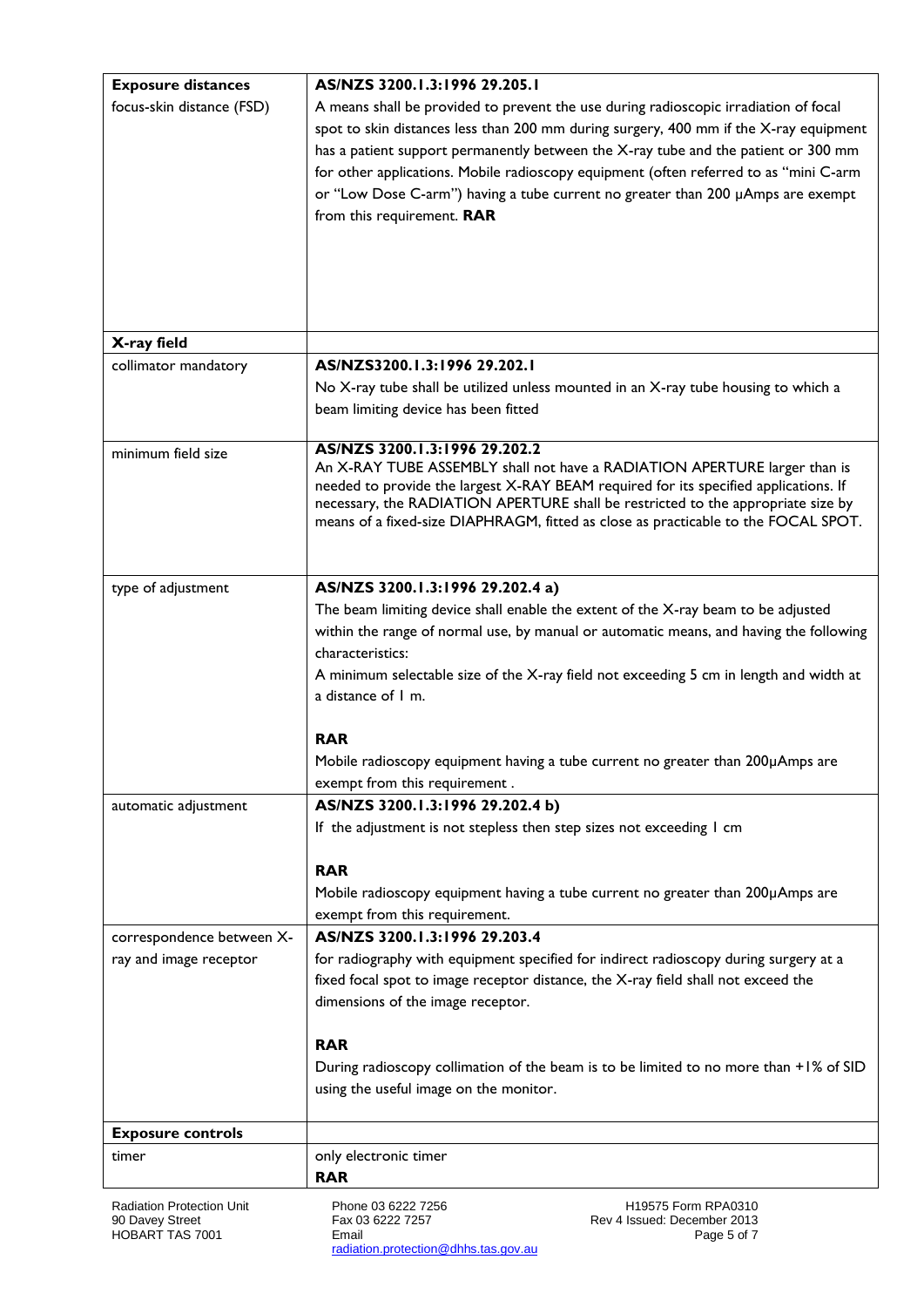| safety against excessive   | AS/NZS 3200.2.7:1999 29.1.104                                                          |  |  |  |  |
|----------------------------|----------------------------------------------------------------------------------------|--|--|--|--|
| radiation                  | when the duration of irradiation is determined by the operator a means shall be        |  |  |  |  |
|                            | provided to terminate irradiation automatically when a predetermined integrated        |  |  |  |  |
|                            | loading time, not exceeding 10 min, has elapsed. After the integrated time has reached |  |  |  |  |
|                            | a time not exceeding 5 min and at least 30 s before automatic termination a continuous |  |  |  |  |
|                            | audible signal shall be given to enable resetting of the integrating device.           |  |  |  |  |
|                            |                                                                                        |  |  |  |  |
|                            | <b>RAR</b>                                                                             |  |  |  |  |
|                            | Mobile radioscopy equipment having a tube current no greater than 200µAmps are         |  |  |  |  |
|                            | exempt from this requirement.                                                          |  |  |  |  |
| <b>Exposure factors</b>    |                                                                                        |  |  |  |  |
| high voltage indication    | AS/NZS 3200.2.7:1999 50.101.1 c)                                                       |  |  |  |  |
|                            | Values of the X-ray tube voltage shall be indicated in kV.                             |  |  |  |  |
| tube current indication    | AS/NZS 3200.2.7:1999 50.101.1 c)                                                       |  |  |  |  |
|                            | Values of the X-ray tube current shall be indicated in milliamps.                      |  |  |  |  |
| Shortened Indication       | AS/NZS 3200.2.7:1999 50.101.2 a) b)                                                    |  |  |  |  |
|                            | For HIGH-VOLTAGE GENERATORS operating with one or more fixed combinations              |  |  |  |  |
|                            | of LOADING FACTORS the indication on the CONTROL PANEL may be confined to              |  |  |  |  |
|                            | the value of only one of the significant LOADING FACTORS for each combination, for     |  |  |  |  |
|                            | example the value of X-RAY TUBE VOLTAGE.                                               |  |  |  |  |
|                            | b) For HIGH-VOLTAGE GENERATORS operating with fixed combinations of semi-              |  |  |  |  |
|                            | permanently preselectable LOADING FACTORS, the indication on the CONTROL               |  |  |  |  |
|                            | PANEL may be confined to a clear reference to the identity of each combination.        |  |  |  |  |
| <b>Exposure switch</b>     |                                                                                        |  |  |  |  |
| constant pressure required | AS/NZS 3200.2.7:1999 29.1.103 b)                                                       |  |  |  |  |
|                            | Each exposure shall be initiated and maintained by means of a control requiring        |  |  |  |  |
|                            | continuous actuation by the operator.                                                  |  |  |  |  |
|                            |                                                                                        |  |  |  |  |
|                            |                                                                                        |  |  |  |  |
| no repeat exposure without | AS/NZS 3200.2.7:1999 29.1.103 c)                                                       |  |  |  |  |
| release                    | It shall not be possible to initiate another exposure without releasing the switch.    |  |  |  |  |
|                            |                                                                                        |  |  |  |  |
| dead man type              | AS/NZS 3200.2.7:1999 29.1.103 d)                                                       |  |  |  |  |
|                            | The exposure shall be able to be interrupted at any time.                              |  |  |  |  |
|                            |                                                                                        |  |  |  |  |
| security of switch         | AS/NZS 3200.2.7:1999 29.1.103 e)                                                       |  |  |  |  |
|                            | Any exposure control shall be safeguarded against unintended actuation.                |  |  |  |  |
|                            |                                                                                        |  |  |  |  |
|                            |                                                                                        |  |  |  |  |